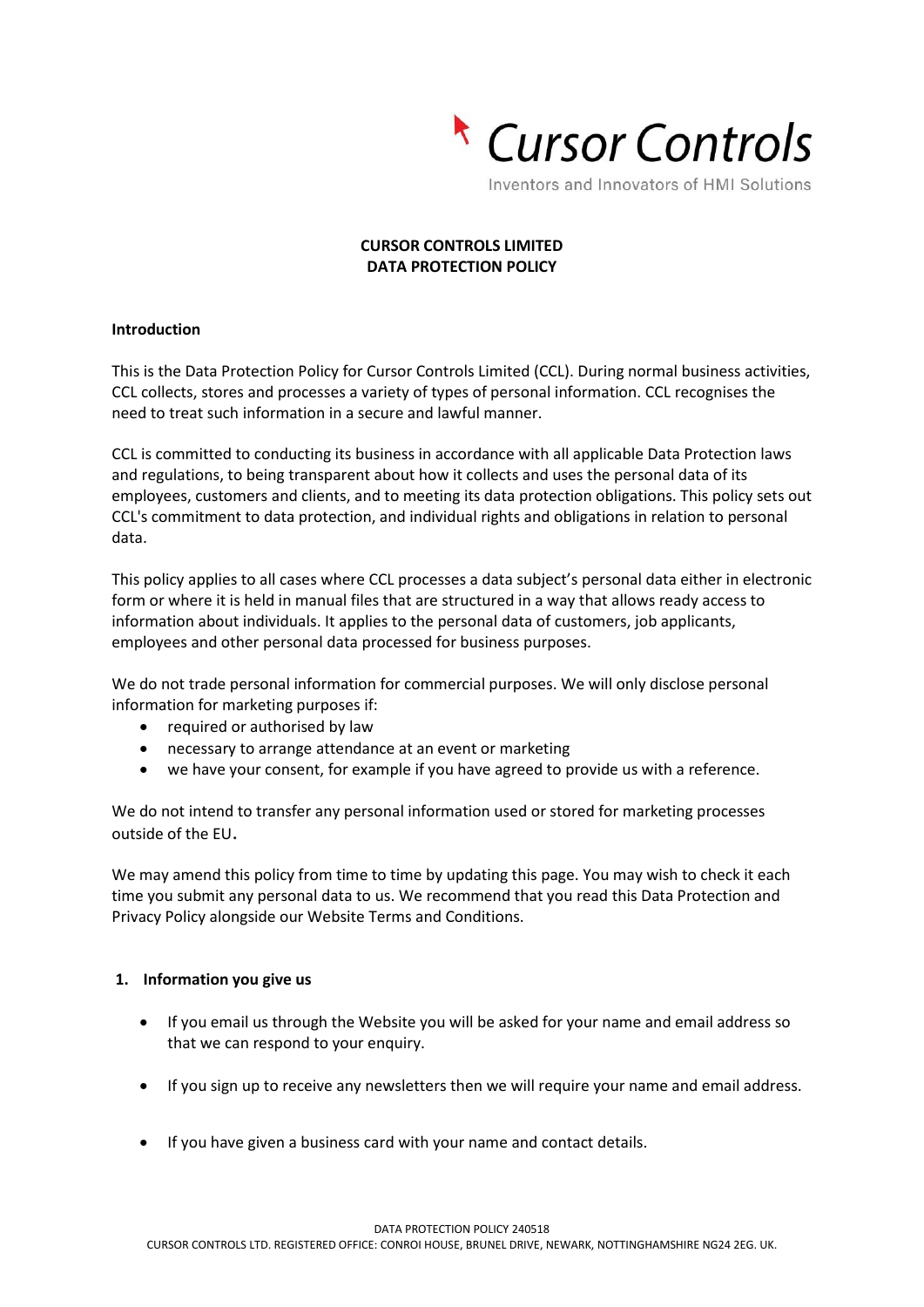# **2. Information we store automatically.**

Like many websites, we obtain certain information when your web browser accesses the Website. We may obtain this information using a third party. This is statistical data about our users' browsing actions and patterns. This data may identify organisations accessing our Website but we do not use it to identify any individual.

For example, we collect:

- the Internet protocol (IP) address used to connect your computer or other access device to the Internet;
- aggregate computer and connection information such as browser type and version, operating system and platform; and
- URL click stream information showing how users have reached our Website and whether they access other sites via any external links.

We may also store information about you in cookies. Cookies are little files that websites put on your computer that we can access when you make return visits to the Website to monitor how the Website is used, improve our service and make your experience more efficient. For more information on the cookies used across our Website and Website Services please see our Cookie

We may use software tools to measure and collect session information, including response times, download errors, length of visits and page interaction information.

We may monitor and record telephone calls, and keep a record of them for quality control, training, and administration purposes.

### **3. How we use your information**

We may use your personal data and organisation data to:

- respond to any email enquiries and complaints we receive from you;
- administer any service you have asked us to provide;
- monitor data traffic and any patterns of use;
- track the success of our marketing activity;
- ensure the content of the Website and Website Services is fit for the purpose for which it was set up and to develop the experience of its users; monitor compliance with and enforce our Website terms and conditions or our data licensing terms;
- if you have consented, to enable selected third parties to contact you.

### **4. Sharing your information**

We are committed to protecting your privacy, and we share your personal data with other organisations only as described below:

• Cursor Controls Ltd may share information internally;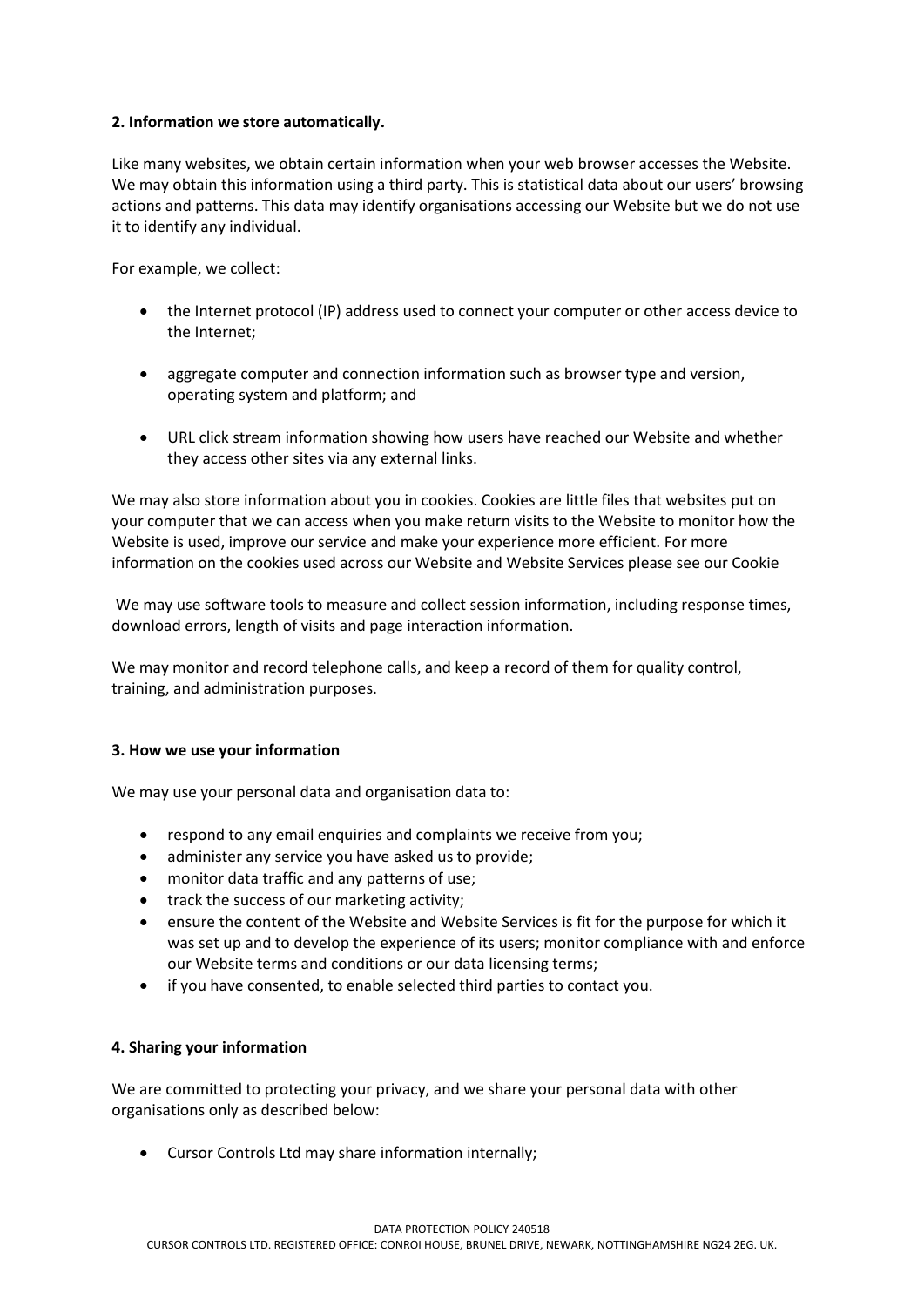- We will provide your personal data to third party suppliers to the extent that they need the data to perform their functions and for no other purpose.
- If you have expressly given us permission, we may share your information with third party organisations so they may contact you directly for the purposes to which you have consented (for example, where you have opted in to receive third party marketing information).

# **5. Retaining your information and unsubscribing**

If you do not want us to retain any of your data, please let us know by post or by email using the contact details at the end of this policy.

You can unsubscribe from our newsletters and emails by the following methods:

- using the 'unsubscribe' button displayed on our emails; or
- by sending an email to [sales@cursorcontrols.com](mailto:sales@cursorcontrols.com) asking us to unsubscribe you; or by writing to Cursor Controls, Conroi House, Brunel Drive, Newark, Nottinghamshire, NG24

We will store your personal data for no longer than necessary to the relevant service. We will usually retain your personal data for a reasonable period to allow us to respond to any follow-up enquiries or complaints, or for as long as you remain a registered user of the Website or Website Services.

We aim to keep the information which is stored automatically when you access the Website (as set out above) for no longer than a year.

### **6. Data security**

CCL takes the security of personal data seriously. It will adopt physical, technical, and organisational measures to protect personal data against loss, accidental destruction, misuse or disclosure, and to ensure that data is not accessed, except by employees in the proper performance of their duties

### **7. Your rights**

If we process your personal data, you have a number of rights. You may request a copy of the personal data we hold about you (and request that that data be provided in a portable format) and you may object to our processing of it (including by way of direct marketing) or ask us to rectify it, restrict the way in which we process it or erase it from our records.

Where we use or store personal information relating to you, you have the following rights:

- 1. the right to be informed personal information relating to you is being used or stored (which is what this privacy notice is for)
- 2. the right to access personal information relating to you which we use or hold
- 3. the right to object to direct marketing (either by using the unsubscribe button or clicking here)